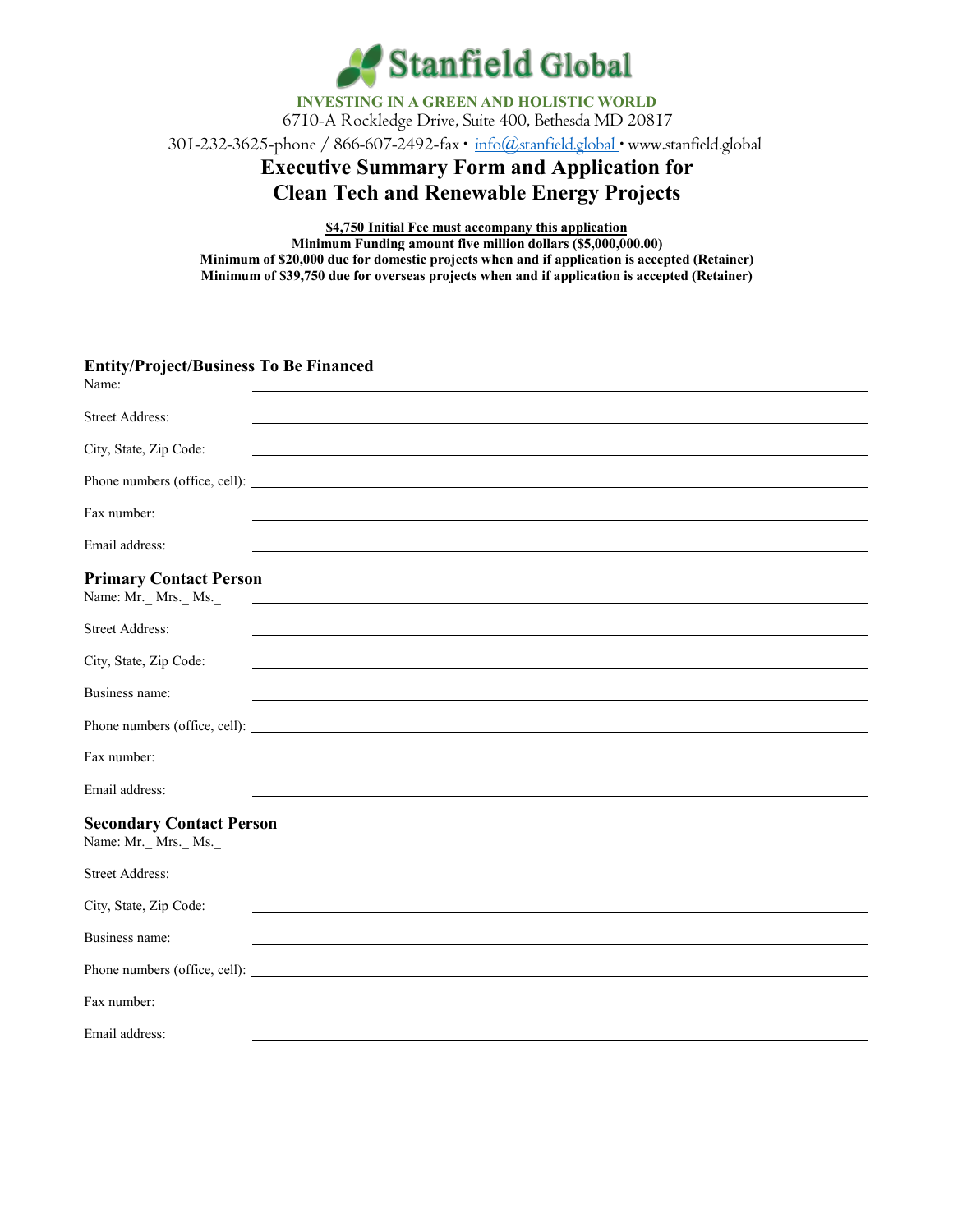## **Project Description**

(What is being developed?)

**Patents, Intellectual Property, or other operational advantages**

**Project Location(s) and Description(s)**

**Reason for choosing Project location(s)**

**Ongoing Research and Development: Is this technology fully functional and ready to produce income?**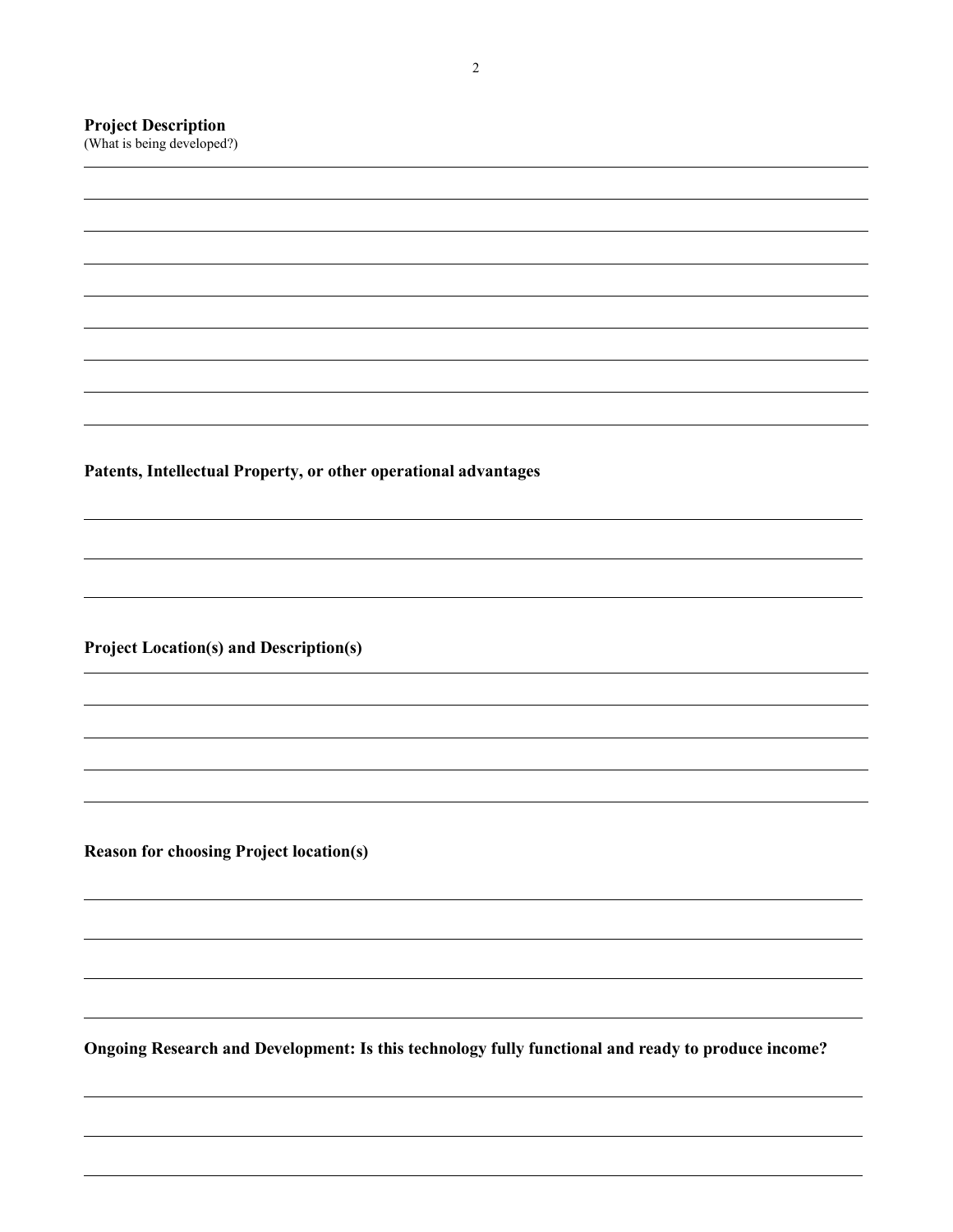3

**If not, what additional development is required?**

| ,我们也不能会有什么。""我们的人,我们也不能会有什么?""我们的人,我们也不能会有什么?""我们的人,我们也不能会有什么?""我们的人,我们也不能会有什么?""                                                                                                             |                   |
|-----------------------------------------------------------------------------------------------------------------------------------------------------------------------------------------------|-------------------|
|                                                                                                                                                                                               |                   |
|                                                                                                                                                                                               |                   |
|                                                                                                                                                                                               |                   |
| Is Property or machinery owned or controlled? (if applicable)<br>(If not currently owned, is property or machinery controlled under contract? Please elaborate.)                              |                   |
| Last Appraised Value of Real estate, machinery, patents                                                                                                                                       | Date of appraisal |
|                                                                                                                                                                                               |                   |
| Current "as is" value of Real estate, machinery, patents?)                                                                                                                                    |                   |
| $\mathbb{S}$                                                                                                                                                                                  |                   |
| Anticipated "as completed" appraised value of Real estate, machinery, patents?)                                                                                                               |                   |
|                                                                                                                                                                                               |                   |
| <b>Purchase Price</b> (If applicable)                                                                                                                                                         | Date of purchase  |
|                                                                                                                                                                                               |                   |
|                                                                                                                                                                                               |                   |
| <b>Types of Financing Requested</b><br>(Specify debt financing, equity, debt-equity combination, joint venture, etc. Multiple choices may be specified.)                                      |                   |
|                                                                                                                                                                                               |                   |
|                                                                                                                                                                                               |                   |
|                                                                                                                                                                                               |                   |
|                                                                                                                                                                                               |                   |
| <b>Amount Requested</b>                                                                                                                                                                       |                   |
|                                                                                                                                                                                               |                   |
|                                                                                                                                                                                               |                   |
| <b>Cost Budget of Project</b><br>(Breakdown the total amount of development costs; hard and soft. Include cost of real estate if purchasing, and all machine, or<br>manufacturing equipment.) |                   |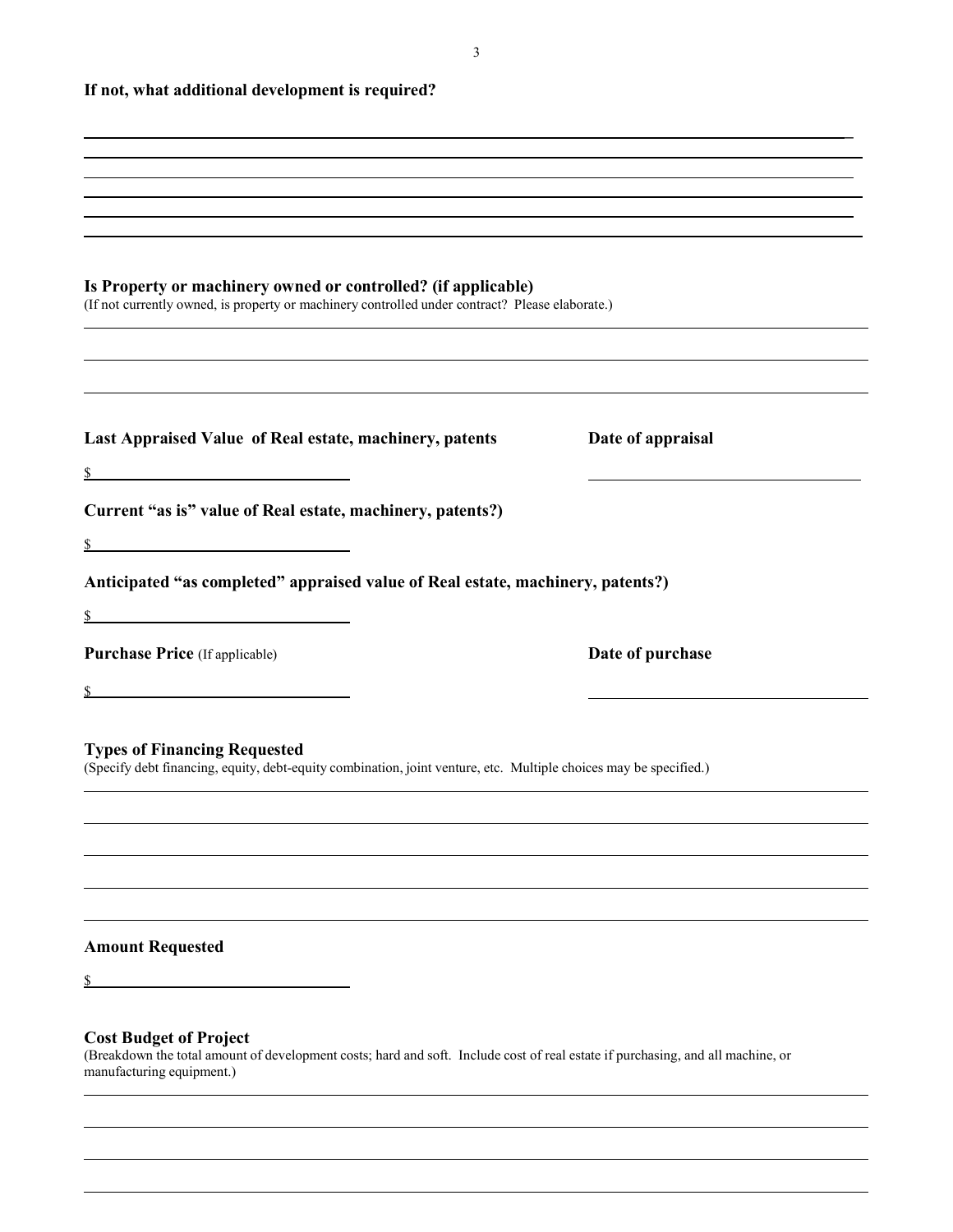## **Applicant's Money/Equity Invested**

(How much capital has been invested into the project to date? Include hard and soft cost expenditures as well as equity in machinery, patents and real estate.)

### **Principals Names, Addresses, DOB's and SS#'s**

(The applicant(s) name should go here, plus any other principals or personal guarantors.)

**Credit Score(s) for all Principals** (If known)

### **Net Worth of Principals(s)**

**Current Liquidity of Principals(s)**

**Current Revenue (if any) being generated from Project**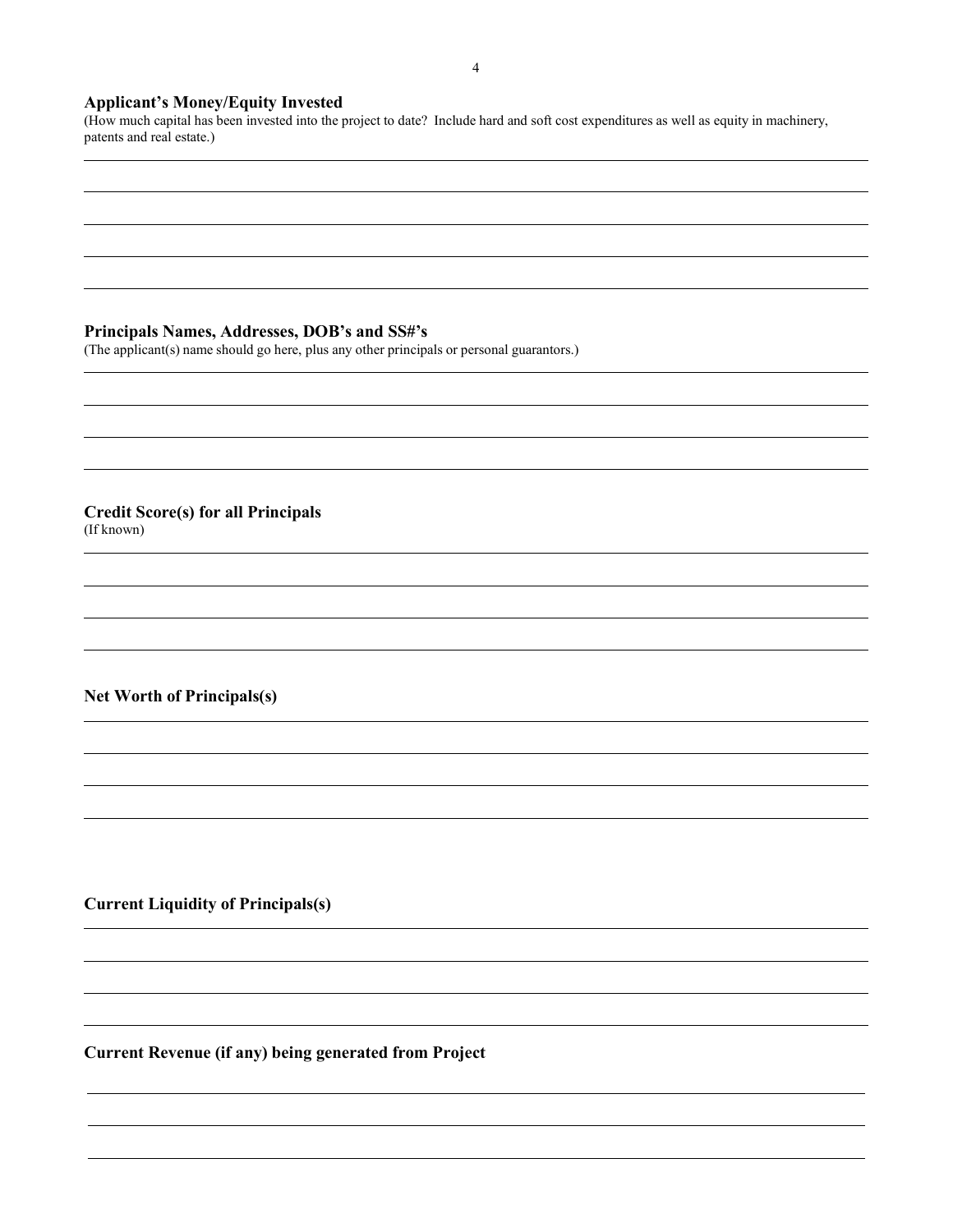#### **Experience of Management Team**

(Previous development projects, etc.)

#### **Market Definition**

(How large is your market? Do you understand it and can you define it?)

#### **Marketing Plan**

(Show a well thought out plan. Multiple aspects/components are a plus.)

#### **Financial Information and Exit Strategy (Last 3 years Tax Returns and/or 2019 P&L)**

(Show how you will be able to make the payments to fully pay back a loan; for example, cash flow information/gross and net annual income can be included here. Will payments be made from rents, profits, prepaid interest, or other sources? This should be a condensed summary of the project's financial projections, preferably for 4 or 5 years, for the main financial categories: Revenues, Expenses, and Income/Profit. **\*If project is residential development, please list percentage of pre-sales to date.)**